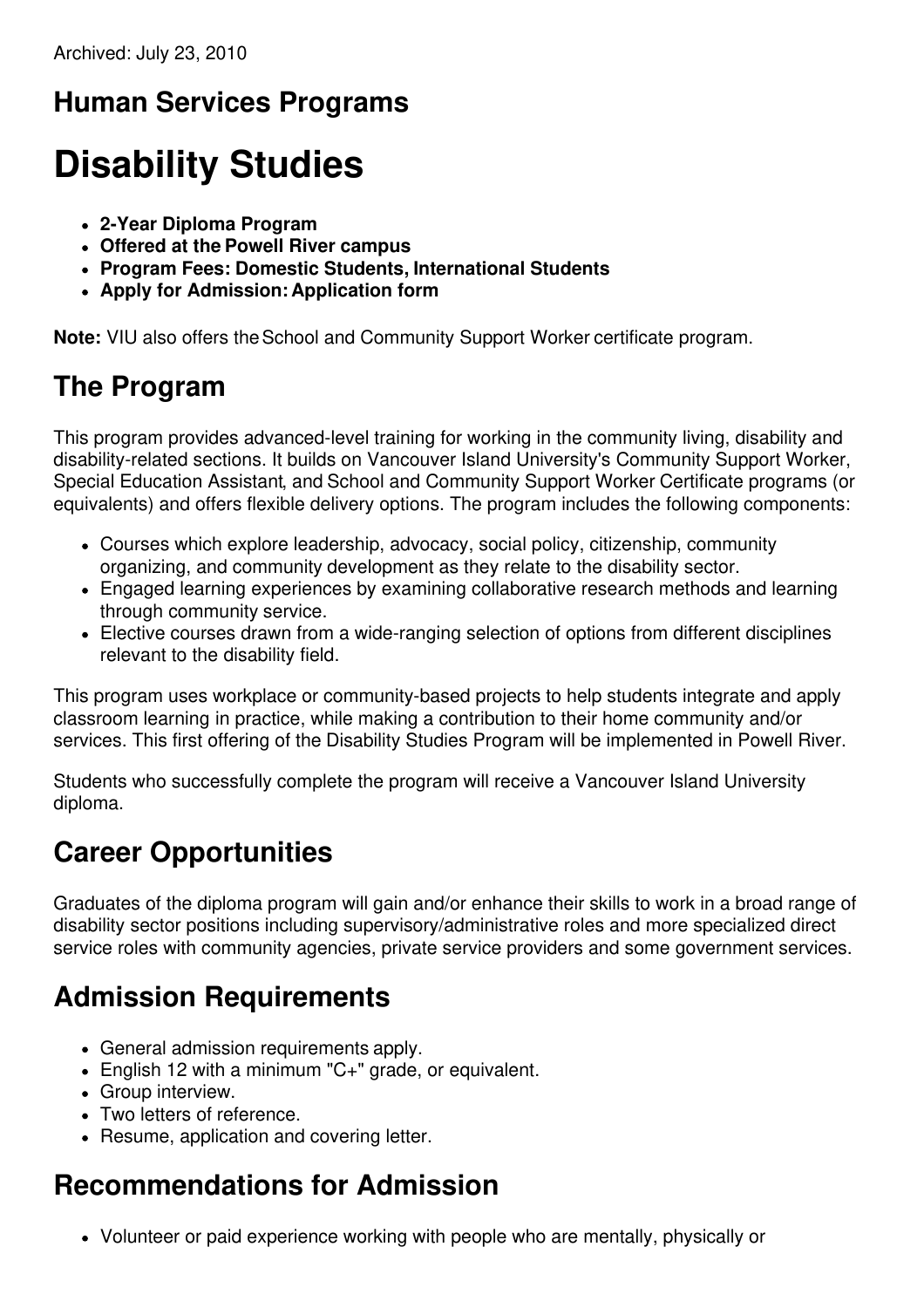behaviourally challenged.

#### **Notes on Admission**

- Practicum will require a criminal record check prior to placement. Students are advised that a criminal record may limit their practicum possibilities and their work opportunities in the Human Services field.
- For admission to the program, applicants will be assessed on past academic achievement, related volunteer/paid employment, writing skills and performance at a group interview with faculty.
- Applicants may be required to provide a letter from a family physician confirming they have the physical capacity required to work in the field.

### **Admisson to the Second Year of the Disability Studies Diploma**

Students must have completed a Community Support Worker Certificate (CSW), Special Education Assistant Certificate (SEAC), or School and Community Support Worker Certificate (SCSW), or equivalent.

#### **Graduation Requirements**

To be eligible for a Disability Studies Diploma, students must:

- Complete all of the required program courses and obtain a minimum "C" grade in every course.
- Achieve a passing grade in the practicum course.
- Complete all requirements within 5 years.

## **Start Date and Application Deadline**

The program starts in September and applications are accepted between November 15 and March 31. For further information regarding late applications and program contacts check the Program Availability List.

## **Transfer Credit (from other institutions)**

Vancouver Island University recognizes the academic knowledge and achievement of students who have undertaken post-secondary studies at other colleges, institutes, or universities. Credit is assigned on the basis of an official transcript, course outlines, and other supporting documentation.

#### **Student Transfer into Other Programs**

Although it may be possible for students to transfer into other Disability Studies Diploma programs across the province, the probability of acceptance into other programs depends on the receiving institution.

## **Program Outline**